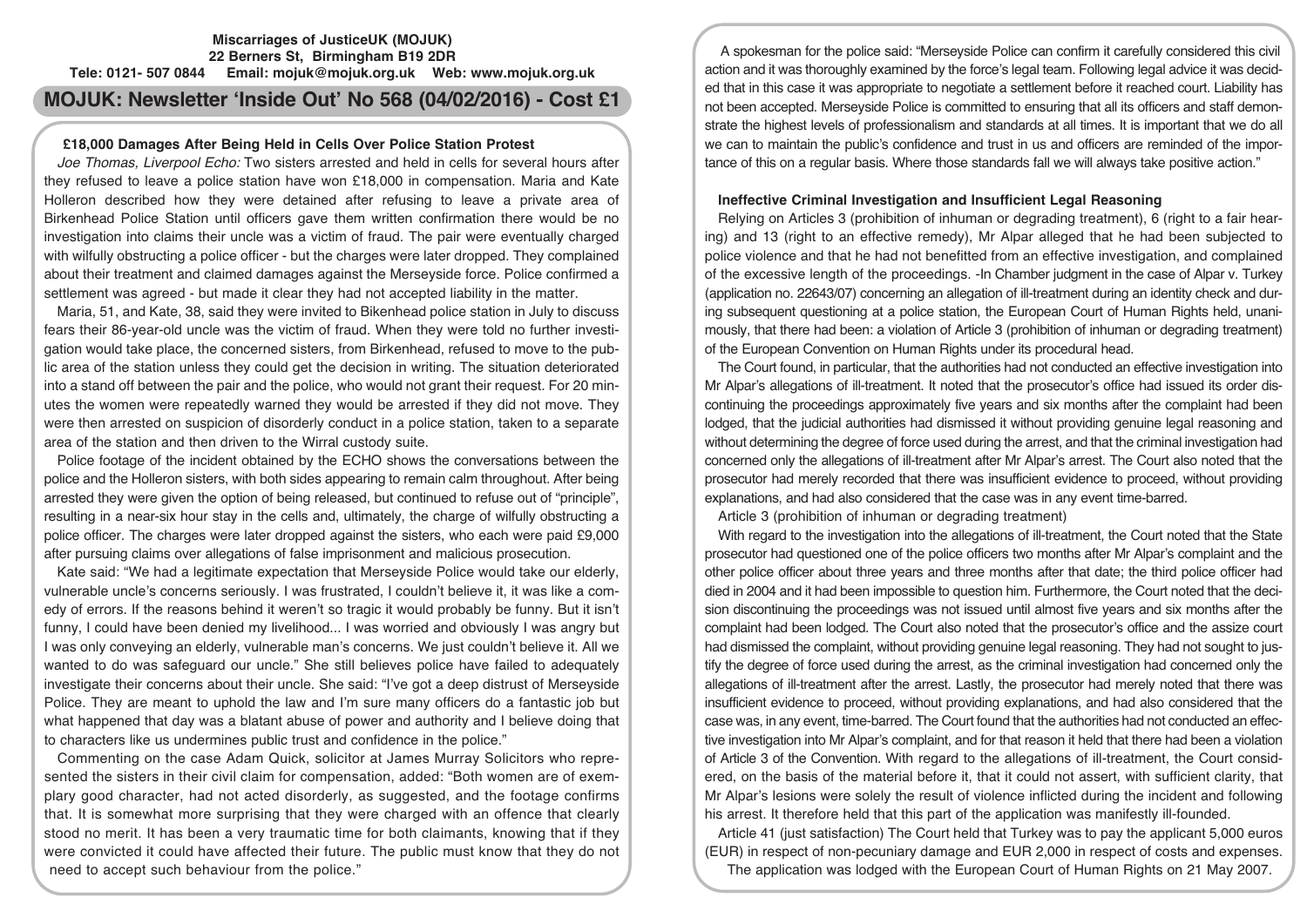## **HMP Maghaberry – Prison Staff Still Refusing to Wear Identifying Numbers**

On 18th June 2015, Republican Prisoners took a Judicial Review (JR) against Maghaberry Jail regarding the absence of identifying numbers on the uniforms and equipment of jail staff. This JR was prompted after a number of assaults on Republican Prisoners by jail staff who escaped accountability through anonymity. This was one of a number of successful JR's taken by Republican Prisoners in 2015 and it was established at this particular JR that the jail had previously been ordered by a Judge to begin wearing identifiers in 2009.

After a number of weeks it became clear to Republican Prisoners that the jail was in no hurry to comply with the courts ruling. This was challenged again by Republican Prisoners who were told by the Prison Ombudsman and others that the jail had until the 18th December 2015 to implement the changes. This deadline has now passed with jail staff still failing to to wear identifiers. This has been compounded by instances involving abusive behavior by jail staff in the past number of weeks who have refused to identify themselves.

This refusal to comply with the court order comes not only in spite of the rulings of two Judges at two JR's but also in spite of the fact that the HMIP/CJINI investigators carried out a second investigation after an unprecedented critical report in November 2015. Subsequent to that report great things were promised by the Number One Governor, The Attorney General and the Stormont Justice Minister. However, it seems that securocrats and loyalist reactionaries who continue to control Maghaberry Jail are determined to demonstrate that they are a law onto themselves. *Republican Prisoners, Roe 4, HMP Maghaberry*

#### **Poppi Worthington and the Risk of 'Ghost' Miscarriages of Justice**

[William Roper: So, now you give the Devil the benefit of law! - Sir Thomas More: Yes! What would you do? Cut a great road through the law to get after the Devil? - William Roper: Yes, I'd cut down every law in England to do that! - Sir Thomas More: Oh? And when the last law was down, and the Devil turned 'round on you, where would you hide, Roper, the laws all being flat? This country is planted thick with laws, from coast to coast, Man's laws, not God's! And if you cut them down, and you're just the man to do it, do you really think you could stand upright in the winds that would blow then? Yes, I'd give the Devil benefit of law, for my own safety's sake!]

Hannah Quirk, Justice Gap: The tragic death of 13 month old Poppi Worthington raises a number of troubling questions – not only the widely reported shortcomings in the police investigation, but also Mr Justice Jackson's decision to publish his finding that Paul Worthington had sexually assaulted his daughter before her death. This case forms part of a recent trend in which – rightly or wrongly – criminal proceedings have not been possible and other agencies have taken it upon themselves to pronounce on a person's culpability. Whatever the merits of these individual cases, there is a risk that this development reinforces some of the practices that led to wrongful convictions in the past, and could create a new class of 'ghost' miscarriages of justice, for which there can be no remedy.

The judgment last week related to an appeal against a family court decision about who should have care of Poppi's siblings following her death in December 2012. The police, Crown Prosecution Service, Cumbria Social Services and the coroner have been criticised for their handling of this case. Items of potential evidential value, including bedding and the father's laptop were not secured. Only one of the expert witnesses stated definitively that the child had been sexually assaulted. Because the other experts could not provide an alternative scenario, and the judge was unimpressed by Mr Worthington's account of the events leading up to Poppi's

death, he found on the balance of probabilities (is it more likely than not that the alleged event occurred?) that the father had sexually assaulted his daughter. The expert evidence was so contradictory and inconclusive that it was decided in March 2015 that there was insufficient evidence to prosecute anyone – a criminal conviction would require the jury to be 'sure' that this had happened. It may never be known how Poppi died, but the two most likely outcomes are that either a healthy toddler died following a sexual assault by her father who escaped conviction – or a bereaved parent has been wrongly labelled an incestuous paedophile. The higher standard of proof in criminal proceedings that contributed to this case not being prosecuted stems from Blackstone's maxim that 'it is better that 10 guilty persons escape than that one innocent party suffer'.

Following the appeal of Angela Cannings, where there was conflicting expert evidence as to whether her children had been murdered or died from Sudden Infant Death Syndrome, the Court of Appeal held that 'if the outcome of the trial depends exclusively or almost exclusively on a serious disagreement between distinguished and reputable experts, it will often be unwise, and therefore unsafe, to proceed'. Whilst this might lead to the factually guilty escaping justice, the Court held that this is preferable to a factually innocent person being convicted.

*Structurally unfair:* The priority in the family court is, of course, the welfare of the child, and applying the criminal standard of proof would lead to more children being left in danger. The difficulty arises where courts or tribunals make what are essentially findings of criminal liability but on a lower standard of proof and without the same evidential protections. Without commenting on the specifics of the judge's fact-finding in this case, the system seems structurally unfair – can a fact be found on 51% certainty? A single judge making a decision of this significance echoes the concerns raised about the fairness of Diplock judges sitting alone in Northern Ireland. It also seems extraordinary – certainly from a criminal perspective – that a judge should hear an appeal against his own decision.

This level of publicity in family court proceedings is relatively recent. The Times ran a campaign in 2008 to increase the transparency of decision-making in the family courts. Its leading article stated that '[a]llowing the family courts and social services to operate in secret allows miscarriages of justice without the possibility of redress'. The media took an interest in this case and challenged the secrecy of previous decisions, in part to highlight the failings of the agencies involved. Whilst this seems entirely in the public interest, it is not clear what benefit has been gained by naming the individuals in this case. Mr Worthington is apparently in hiding, following death threats. Judging by much of the publicity and the comments made online, the legal niceties of the burden of proof appear to have been lost on most people.

Media pressure on the police to 'catch someone' has long been seen as a contributing factor to miscarriages of justice – and this was the case long before rolling news and social media. Being suspected of a crime, however briefly, can be a horrendous experience. Christopher Jefferies gave evidence to the Leveson Inquiry about his vilification by sections of the press when he was questioned about the murder of his tenant, Joanna Yeates. Following some of the investigations into celebrities for historical sex cases, the Home Affairs Select Committee recommended that suspects should not be named unless and until charged. The acquittal of a Durham University student on two charges of rape earlier this month, led some to call for defendants in sex cases to be given anonymity until charge or even conviction. It should be reiterated that Mr Worthington was not even charged and has no obvious means of challenging the finding that has been made against him (the CPS said this week that it will review the file but this cannot exculpate him).

Due process: Allegations of sexual abuse made against those who have died recently have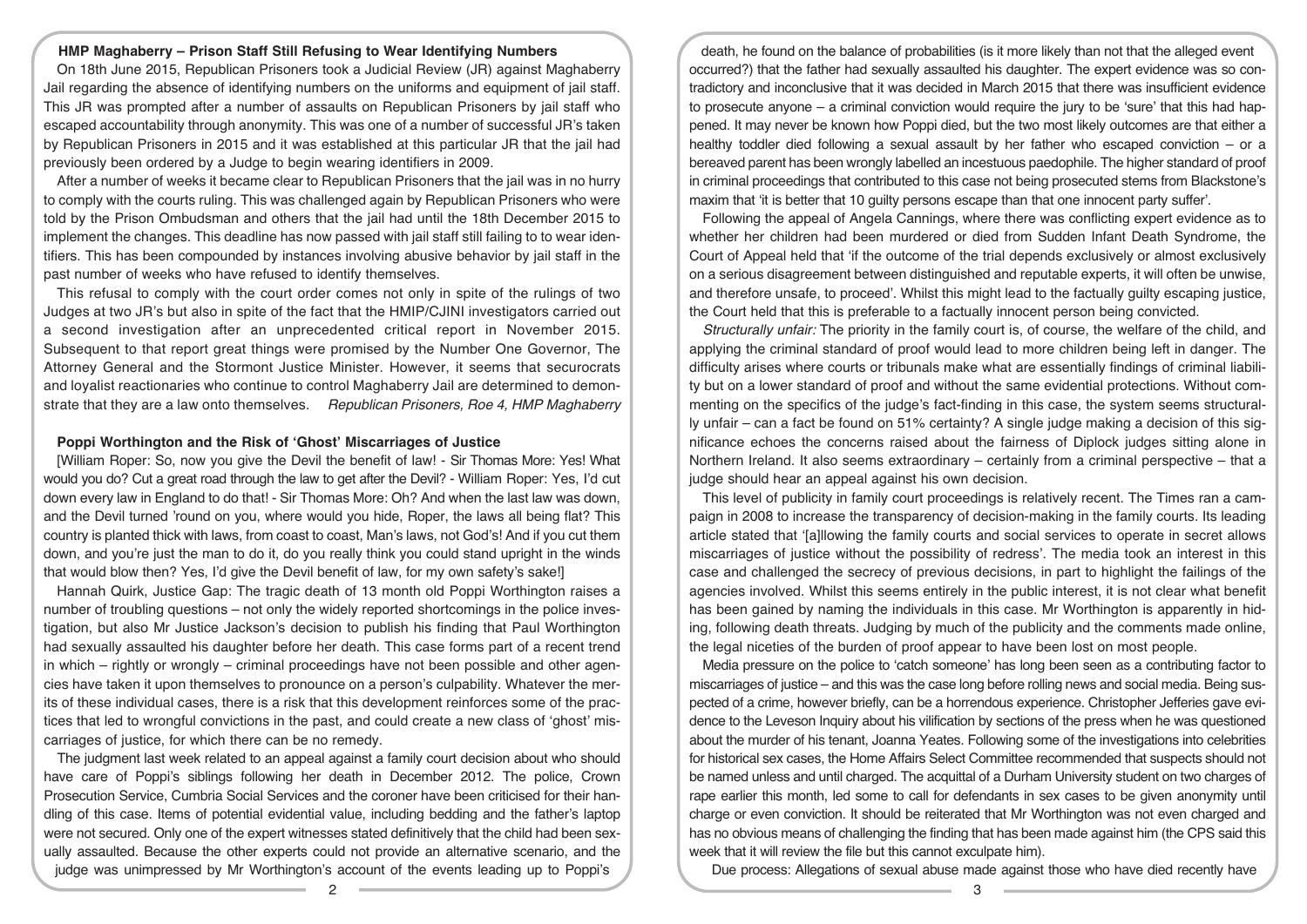allowed the police and CPS to make definitive pronouncements about suspects' guilt (including the police officer who found 'Nick's' account of the VIP paedophile sex ring to be 'credible and true'; the police call from outside the home of Sir Edward Heath for 'victims' to come forward; and the joint police and NSPCC Report 'Giving Victims a Voice' which labelled the late Jimmy Savile 'one of the UK's most prolific known sexual predators'). A well-documented cause of wrongful convictions was 'case construction' or 'tunnel vision' by police officers who believed they had the right suspect and viewed (and shaped) all the evidence from that perspective. Much hard work has been undertaken to try to prevent this – indeed it was one of the reasons for establishing an independent prosecution body. Creating an ethos in which the police and CPS again get to say who they think is guilty not only allows the reputations of the recently deceased to be traduced, it also risks normalising a culture that can increase the risk of wrongful conviction of the living.

Demonstrating how the boundaries of due process can then be tested further, when Lord Janner was found to have such advanced dementia that he was unable to stand trial it was decided to hold a 'trial of the facts', despite the manifest unfairness of such a procedure in this type of case. It was even suggested that the proceedings might continue after his death (something even the Soviet Union baulked at). Lord Janner's case will now be examined by the Independent Inquiry into Child Sexual Abuse. Section 2 of the Inquiries Act 2005 provides that, while a statutory inquiry cannot determine criminal or civil liability, it 'is not to be inhibited in the discharge of its functions by any likelihood of liability being inferred from facts that it determines or recommendations that it makes'. Justice Goddard has stated that this will include naming of people who she finds have been responsible for the sexual abuse of children. The Act makes no provision as to the standard of proof to be applied by an Inquiry when making findings of fact or recommendations, rather it is up to the Chair of each inquiry to determine the terms.

The 'flexible and variable' approach to the standard of proof formulated in the Baha Mousa Inquiry has been followed by others, with the higher standard applied to more serious questions. The Inquiry into the death of Alexander Litvinenko, who died from radioactive poisoning in 2006, found – to a criminal standard – that he was killed by two Russian agents it named as Andrei Lugovoi and Dmitry Kovtun (the original inquest was replaced by a Public Inquiry so that material attracting public interest immunity could be considered). The coroner at the Hillsborough Inquest has directed the jury that it must consider whether the match commander was responsible for the manslaughter by gross negligence of those who died, again to the criminal standard of proof. Many of these determinations have the potential to pose a risk to the lives of those so named and the state's responsibility under Article 2 of the European Convention of Human Rights (the right to life) may therefore be engaged.

There is an understandable public desire in all of these cases to find out what happened but if it were that easy, these lengthy, often belated, attempts would not be necessary. For understandable, pragmatic reasons when the FBI could not convict the gangster Al Capone for running a vast criminal enterprise, it pursued him for minor offences and eventually he was imprisoned for failure to pay his income taxes. This had the practical achievement of breaking up his empire but he escaped censure for his worst activities. In these current cases, alternative means – police statements, family courts, inquests and inquiries – are being used to express condemnation when formal punishment is not possible. Criminal law has a powerful labelling function, however, and we should be wary of imposing that censure without the necessary safeguards. (The Children's Commissioner has suggested in response to the Poppi Worthington case, that the standard of proof should be lowered in criminal cases of child sexual abuse.)

Tempting as it may be to circumvent these measures when considering other people, they protect us all from miscarriages of justice as expressed in Robert Bolt's A Man for All Seasons: William Roper: So, now you give the Devil the benefit of law! - Sir Thomas More: Yes! What would you do? Cut a great road through the law to get after the Devil? - William Roper: Yes, I'd cut down every law in England to do that! - Sir Thomas More: Oh? And when the last law was down, and the Devil turned 'round on you, where would you hide, Roper, the laws all being flat? This country is planted thick with laws, from coast to coast, Man's laws, not God's! And if you cut them down, and you're just the man to do it, do you really think you could stand upright in the winds that would blow then? Yes, I'd give the Devil benefit of law, for my own safety's sake!

## **Court of Session: Murderer's Prison Conditions Fair**

Hands v Scottish Ministers [2016] CSOH 9, 15th January 2016 - The Outer House of the Court of Session has refused a petition for judicial review brought by a convicted murderer against decisions made by the Scottish Prison Service (SPS) about his prison conditions and supervision level.

*The Facts:* Brian Hands was convicted of murder in February 1999 and sentenced to life imprisonment. When the punishment part of his sentence expired, the SPS decreased his supervision requirements from medium to low and upgraded him from closed conditions to 'national top end' conditions (allowing him to go on community placements and family visits). In August 2014, the petitioner began a work placement in a carpet store with a view to moving to open conditions in early 2015

However, a recorded telephone conversation in which the petitioner had referred to 'Rangers tops' (a common name for blue valium tablets) caused the SPS to believe that he was involved in the introduction and distribution of illicit substances within the prison. Evidence from the carpet store suggested that the petitioner had used a mobile phone contrary to the conditions of the placement. Following a hearing in October 2014 it was decided that the petitioner would be downgraded to closed conditions and that his supervision requirements would be increased from low to medium.

*The Petitioner's Arguments:* Hands argued that the decision-making procedure was unfair, and therefore the decisions to return him to closed conditions and increase his supervision requirements were unlawful. The respondents were under a common law duty to act fairly, particularly when carrying out a function which affected the liberty of persons affected by their decision. A number of complaints were made about the decision-making process, including a failure to comply with the relevant prison rules, inadequate disclosure of information relating to the decisions, vague allegations, a failure to properly investigate the circumstances surrounding the decisions, a lack of adequate reasons, a failure to obtain and consider representations from the petitioner, and a lack of proper analysis of the evidence. When considered together, it was evident that the petitioner did not have a fair hearing at all.

*The Judgment:* The judge rejected these arguments, finding that the respondents had satisfied the procedural requirements imposed on them. Looking at the procedure as a whole, it was not "actually unfair". The allegation of a breach of the prison rules related to rule 21(4) of the Prisons and Young Offenders Institutions (Scotland) Rules 2011. Rule 21(4) provided that in relation to decisions about a prisoner's supervision level, the governor of the prison must consider any representations made by the prisoner. Pointing to a form signed by the governor which, it was alleged, confirmed the decision to change his supervision arrangements, Hands argued that he had been unable to make representations. However, this argument misun-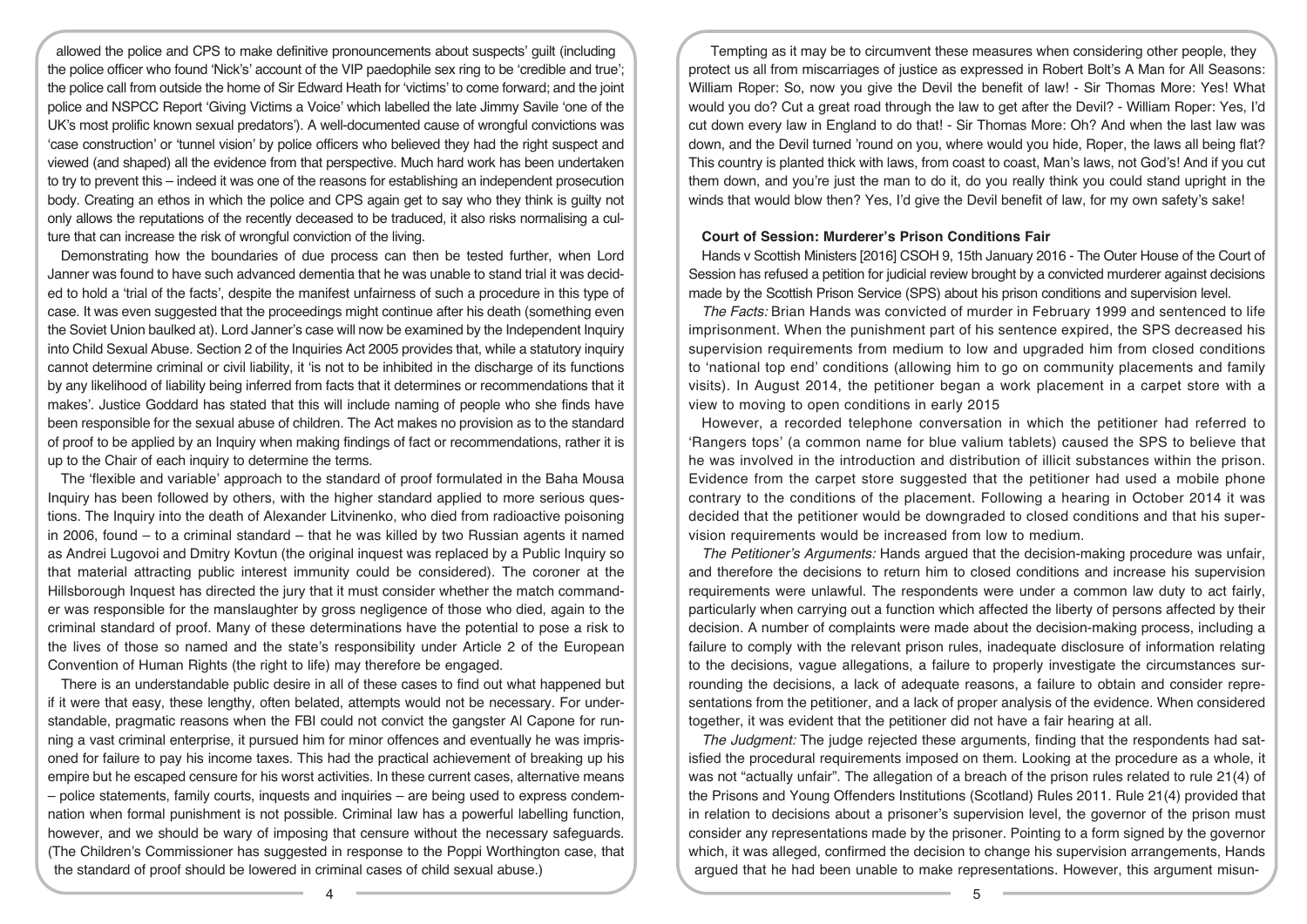derstood the nature of the form. The governor had merely indicated the supervision level which he was "minded to assign" and had left it open to the petitioner to make representations before a final decision was made. Hands had subsequently refused to make representations on the misguided assumption that a decision had already been made and that any representations would amount to mitigation only. The latter claim made no sense as the decision to change the petitioner's supervision level could not be mitigated.

In relation to the petitioner's complaint about a lack of disclosure and the vagueness of the case against him, the judge observed that there were specific allegations against Hands. It was alleged that he had discussed 'Rangers tops' during a telephone conversation and that he had access to a mobile phone during his placement. When these allegations were put to the petitioner at the hearing, he could have provided an explanation for them. He had subsequently argued that his cousin had purchased football strips from an auction but this explanation was not provided at the time. The allegation that he had used a mobile phone at the carpet store was either true or untrue. The petitioner claimed that it was untrue. This was his defence and he presented it. No further disclosure was required and no greater clarity could be provided.

The petitioner's other complaints were also dismissed. It was unnecessary for the respondents to investigate the drugs allegation further as they proceeded on the basis of the evidence taken from the petitioner's telephone conversation for which an explanation was not provided at the time. The basis of the decisions to downgrade the petitioner and increase his supervision levels was clear with no lack of plain and intelligible reasons.

Finally, the argument that there was no proper analysis of the evidence was, in effect, a challenge to the substance of the respondent's decisions. It was not open to the petitioner to make such a challenge in judicial review proceedings and, in any event, the respondents were entitled to reach the conclusions they did on the evidence before them. There was no dispute in this case over the relevant common law principles. It was accepted that the respondents were under a duty to act fairly and that the requirements of procedural fairness were context specific. Nor was there any real dispute between the parties as to what fairness required in this particular case. In the end, the case turned on what were essentially factual issues regarding the procedure that had been followed with the court dismissing various complaints as unfounded.

## **Human Rights Watch - Prison and Jail Conditions in the US 2015**

Momentum against the use of solitary confinement continued in 2015, but according to a new report, an estimated 100,000 state and federal prison inmates are being held in isolation. In July, President Obama ordered the Department of Justice to review the practice of solitary confinement. Several states are currently considering legislative or regulatory reforms to reduce the use of solitary confinement. In New York, a proposed bill would limit the time during which an inmate could be held in isolation, and would ban solitary confinement for people with mental illness and other vulnerable groups. California settled a lawsuit brought by prisoners and agreed to eliminate the use of indefinite solitary confinement at the Pelican Bay State Prison—a supermax facility—as well as significantly reduce the length of time prisoners in California can be kept in solitary. However, California's legislature failed to pass a bill that would have eliminated solitary confinement for children. Jail and prison staff throughout the US use unnecessary, excessive, and even malicious force against prisoners with mental disabilities. Although no national data exists, research—including a 2015 Human Rights Watch report—indicates that the problem is widespread and may be increasing in the country's more than 5,100 jails and prisons.

**Call to Review Burden of Proof in Child Sex Abuse Cases** *Haroon Siddique, Guardian* The children's commissioner for England has suggested lowering the burden of proof in cases of child sex abuse, arguing that the current system is "not fit for purpose". Anne Longfield's proposal follows a ruling by a family court judge that 13-month-old Poppy Worthington was, on the civil standard of balance of probabilities, sexually assaulted by her father just before her death in 2012. Paul Worthington, 48, who has denied harming his daughter, did not face criminal charges after police failures in the first investigation, and after the Crown Prosecution Service (CPS) deemed there was insufficient evidence from a second police inquiry to prove his guilt under the criminal standard of beyond reasonable doubt.

Longfield told BBC Radio 4's Today programme: "What this case really sharply illustrates is the difficulty there is in giving evidence in the case of child sex abuse, especially within the family. We know that the vast majority of cases aren't reported in the first place, but even those that are reported, the vast majority don't go to court because the evidence just isn't there. And when looking at the burden of beyond reasonable doubt, it's very sharply in contrast to the kind of ruling we saw from the judge last week, which is about balance of probability."

Asked whether Worthington's case was more about the police's failure to collect evidence, she said officers should and could have done better. But, she added, the level of evidence needed in cases of familial child sex abuse was not usually available because they were not reported until a long time after the event. This meant forensic evidence was unavailable and/or the accounts of alleged victims could be muddled. "We need to understand that if we are serious about tackling child sexual abuse, we need to better decide what does constitute good evidence and that's something not for me, for the police; it's for social services, it's for the judiciary," she said. "It doesn't mean a wholesale move over to a ruling by a judge and wholesale embracement of [balance of] probability but it does mean we need to look at improving a system that isn't fit for purpose for those that are experiencing sexual abuse."

In his judgment, made public last week, Mr Justice Peter Jackson found that Worthington had abused Poppi in the hours before she died. He also concluded that the investigation into her death was hindered by police errors. Amid the uproar after Jackson's ruling was published, the CPS, which had previously refused to review its files on Worthington's case, announced that it would re-examine the evidence.

**Prisoners Get Higher Marks Than Durham University Criminology Students** *Telegraph:* Prisoners at a high-security jail studying criminology have scored higher marks than some of the university students they were working alongside in a ground-breaking academic course. The Inside-Out programme is run by Durham University with two local prisons and will now be expanded to a third, having been described as potentially life-changing for both undergraduates and inmates. Set up a year ago, groups of students were taken into Frankland top security prison - which has housed some of the country's most notorious criminals, includng Soham killer Ian Huntley - and the lower category HMP Durham for ten intensive three-hour weekly sessions with inmates. They prepared by studying the same texts, held discussions, then wrote up essays on aspects of criminology and the justice system.

Professor Fiona Measham said some of the dedicated "inside" students scored higher marks for parts of the course, explaining that some prisoners were already working at university level through the Open University, and could commit time to the module. The programme has been a success in the US for years and those behind it hope it can fill a gap in pris-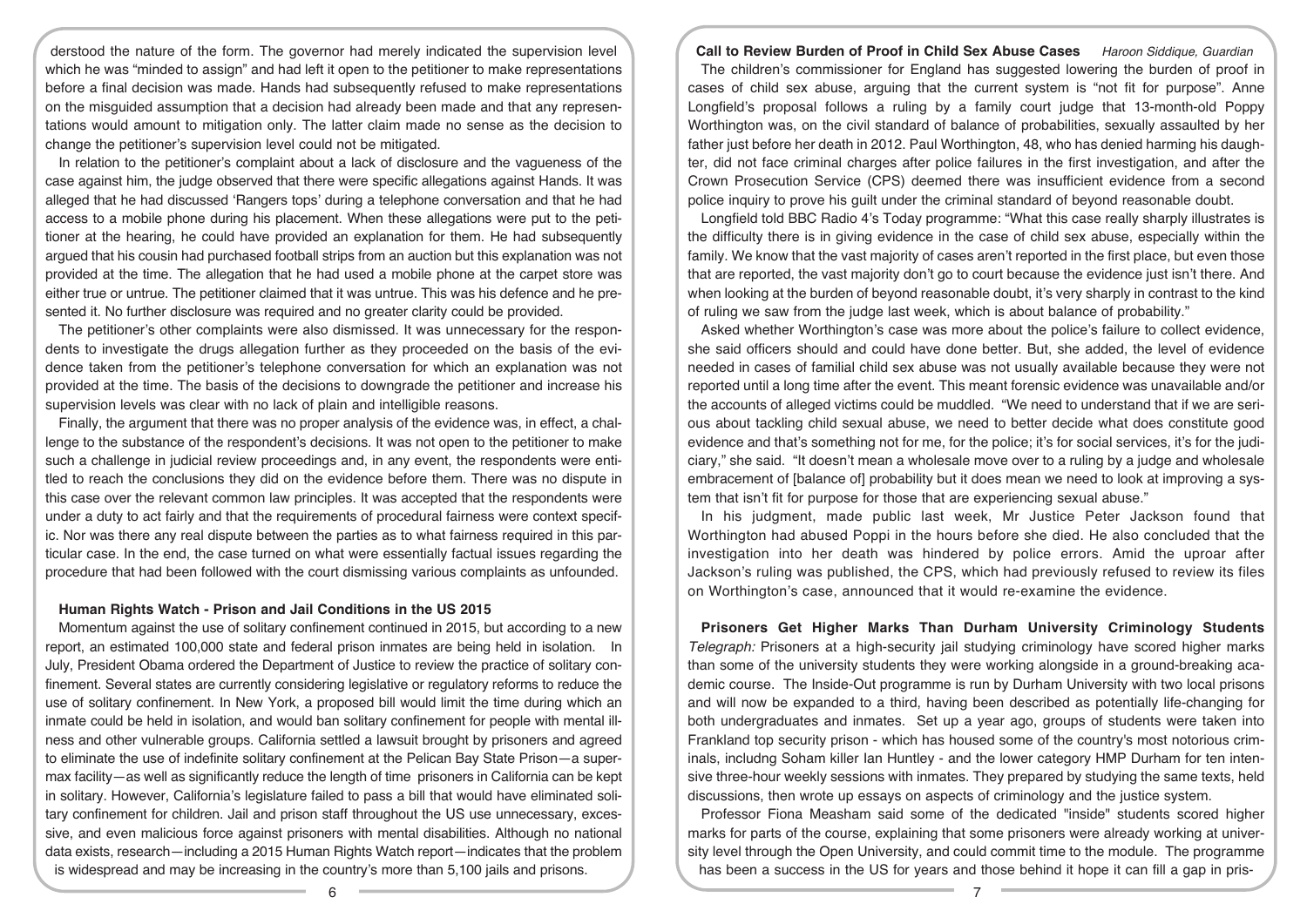oner education, which has traditionally focused on basic literacy and maths. Prof Measham said the "inside" students were committed to the course and read up thoroughly on the topic, meaning the "outside" students could not "coast" through the module.

She said: "It's exhausting for them. They cannot bring in their phones, they cannot sit at the back playing with their smart phone, there's no access to the internet. It's a real shock to the system and when they walk out of prison, going through the 12 locked gates, it makes them appreciate their liberty." The Durham students went in "terrified", but bonds were formed after they had met the prisoners and shared in-depth discussions. All contact at the end of the course must cease for security reasons and both sets of students were vetted beforehand, added Prof Measham. Some "outside" students have changed their career plans and now want to work with prisoners. "It can be life-changing for prisoners and also for the 'outside' students," she added. Both "inside" and "out" students received the same formal academic credit, as well as a certificate, for completing the course. One former Frankland prisoner was considering studying for a Masters after completing the programme and said it gave inmates self-belief that they could succeed away from crime. Jermain James, who was expelled from school aged 13 and was drawn into serious crime, has now been released after serving 13-and-a-half years behind bars for attempted murder. The 34-year-old who grew up on a tough estate in Luton has now set up a consultancy, True Heart Of The City, to mentor others away from crime. Off the back of the course, he was invited to Parliament and Cambridge University to discuss penal issues, and has just got work with the Community Chaplaincy Association, which helps ex-prisoners.

He said: "It changed everybody. Some students cried at the end because they saw themselves in us, as humans that make mistakes, likewise we saw ourselves in them as people who make mistakes but had the ability to change their prospects and gain social change via transformative education. "It made some of them change their career and prospects and for us it gave us an understanding. It reinforced the very thing that we didn't believe, that we were more than capable of being successful outside crime." Prof Measham said the Inside-Out programme will be rolled out to Low Newton women's prison. She said the Ministry of Justice is monitoring the programme and hoped its success could be repeated elsewhere.

## **Jan McLean: Police failings Over Drug Swallow Death**

A man who died two days after consuming cocaine while detained in a police van may have had a better chance of surviving if police officers had acted differently, an Independent Police Complaints Commission report published today has found. Jan McLean, 34, died in hospital following his arrest on suspicion of drugs offences by officers from Surrey Police at a flat in Guildford on 12 August 2013. The IPCC investigation found Mr McLean was left alone in the back of a police van for a short period following his arrest and it is likely that he consumed cocaine during this time, having concealed it on his body. Investigators found a police call handler failed to pass information held on Mr McLean to police officers at the scene which could have impacted on their decision to leave him in the police van unsupervised, handcuffed to the front and without having been strip-searched.

Mr McLean was later taken to Guildford Police Station, where he became unwell. The IPCC investigation found Mr McLean may have had a better chance of survival if he had been taken straight to hospital by police at this stage, rather than waiting for an ambulance. The investigation identified further issues, including an ambulance driver getting lost and miscommunication between police and health officials over the type of drugs Mr McLean was thought to have consumed. This was despite the fact Mr McLean communicated that he had taken cocaine once he became unwell at the station. Mr McLean died in hospital on 14 August 2013.

As a result of the IPCC investigation, Surrey Police held a misconduct meeting in respect of one police constable, who was given a written warning after it was found he failed to pass on information from the Police National Computer about Mr McLean to colleagues. The IPCC recommended that a police sergeant and a member of civilian police staff should also face disciplinary action and Surrey Police has provided both with additional training. The investigation would also have recommended that a further police constable should have faced disciplinary action had she not subsequently resigned from the force.

IPCC Commissioner Jennifer Izekor said: "Our investigation highlighted several missed opportunities by Surrey Police in their dealings with Jan McLean which, if they had been acted on, may have impacted on the eventual tragic outcome. Our investigation identified individual failings which have been dealt with through internal disciplinary procedures. We also made a number of recommendations to Surrey Police on improvements to their procedures and I am pleased they have accepted these. We have shared the report with Mr McLean's family and our thoughts remain with them."

As well as the family, copies of the IPCC report have also been provided to Surrey Police and the coroner. In addition to the formal investigation report, the IPCC also provided Surrey Police with a Learning Report identifying areas where the force could improve its practices. Among the areas identified for improvement were: • Revision of guidance around the supervision of detainees in police vehicles  $\cdot$  Making sure officers know when detainees can be taken directly to hospital • Making sure officers can adequately identify when someone has taken drugs/poison. Surrey Police has acknowledged the findings of the IPCC report and has committed to deliver all the recommendations outlined in the report.

### **So What's the Real Threat to Our Democracy?**

*Miranda Grell, Justice Gap:* Back in December, the Court of Appeal's most senior judge, Master of the Rolls Lord Dyson, gave a lecture entitled "Is Judicial Review a Threat to Democracy?" His very firm conclusion was that it is not. To read recent reports in the press, however, that Prime Minister David Cameron has ordered a 'crack down' on 'spurious' legal claims against the British army, you'd think that it was. In the Prime Minister's statement issued last Friday, he stated that there is 'now an (legal) industry' trying to profit from spurious claims against UK military personnel and that the 'government will protect them from being hounded by lawyers over claims that are totally without foundation'.

That statement came only two weeks after Conservative MP Stewart Jackson – speaking in the House of Commons under the defamation-protecting cloak of parliamentary privilege – had attacked law firms Leigh Day and Public Interest Lawyers – by name – as 'immoral, thieving, ambulance chasing lawyers'. Coincidentally, Leigh Day had also been referred to the Solicitors' Disciplinary Tribunal only the day before. At first sight, these statements made by the Prime Minister, Stewart Jackson MP and others, appear to be focussed solely on a narrow, recent issue of legal claims against the British army. But they are not. The attacks on Leigh Day and other public law firms, who have helped clients to bring legal actions against the Government and/or Government agents, are just the latest in a series of subtle, drip-drip statements, policy announcements and legislative changes that aim to challenge the very idea that anyone – including wronged British citizens – should be allowed to bring legal challenges against the Government.

We saw an example of this when the former Justice Secretary, Chris Grayling, attempted to attack judicial review as a 'promotional tool for countless Left-wing campaigners' rather than recognising it for what it really is – in the words of Lord Dyson MR 'a valuable tool for the safeguarding of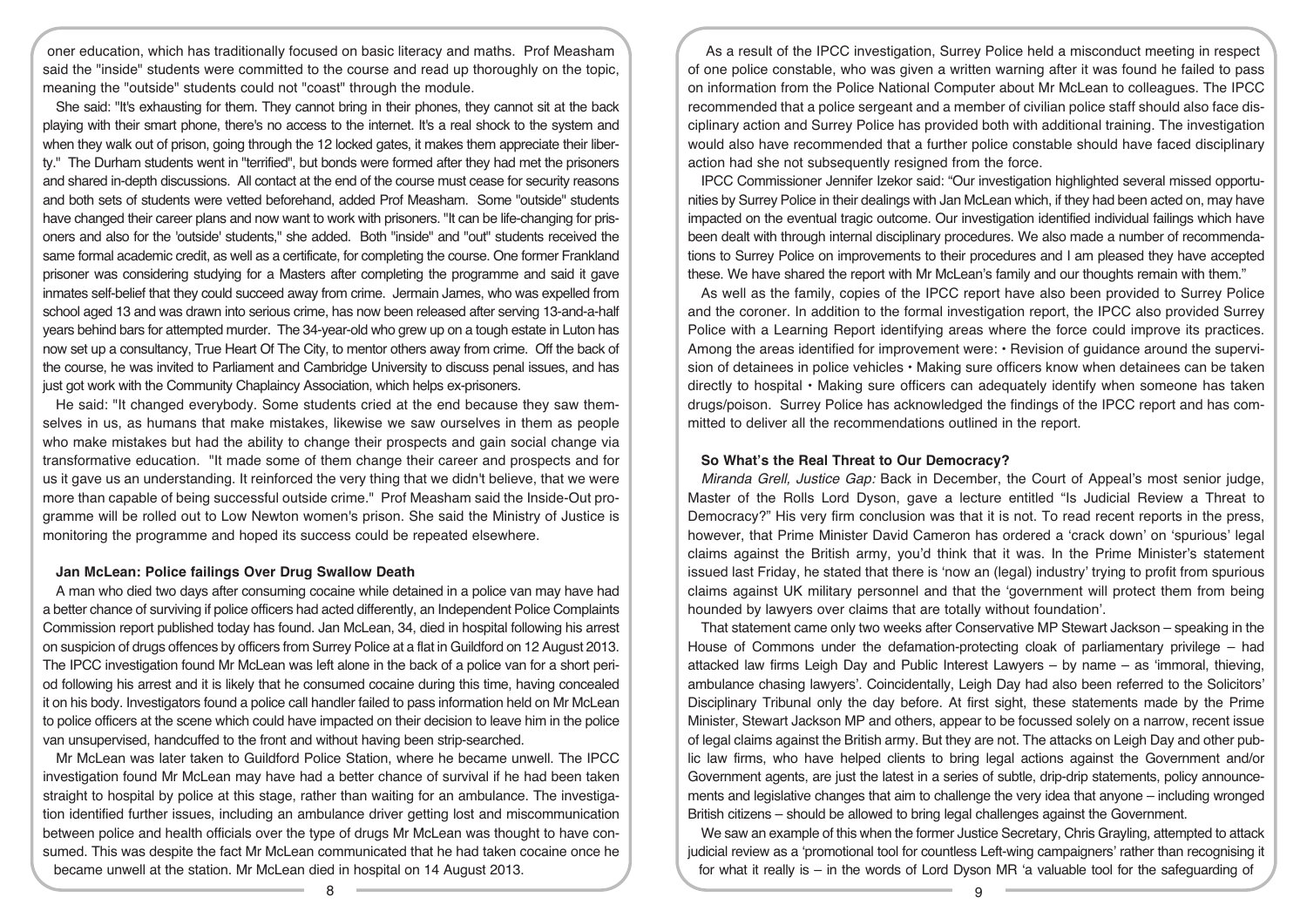democracy because it is an 'effective means' of ensuring that executive public bodies comply with their statutory obligations and do not act illegally'. We saw another example of this when the Government introduced new 'no permission, no payment' rules for judicial review in 2014. As the Public Law Project argued at the time, the introduction of no permission, no payment would impact on vulnerable people dependent on legal aid, who would 'not be able to find lawyers willing or able to take on meritorious cases'. But as we have seen from Chris Grayling's, and now the Prime Minister's recent statements, one could argue that that's exactly what the Government wanted?

However, it is not only ordinary people's ability to bring public law challenges and public law legal professionals that are now being attacked by the executive of the British state. The independence of the judiciary and the fundamental constitutional principle that no one should be a judge in their own case is also being attacked. We see an example of this in the new Immigration Bill currently winding its way through Parliament.

That bill contains a draft provision that if a first-tierimmigration tribunal makes a decision to grant a person bail – but the Home Secretary disagrees – then she can override the tribunal's decision. As the House of Lords Constitution Committee stated, in its report on the Bill published on January 11, 'the constitutional question arises whether it is compatible with the rule of law for a member of the executive to be given the authority to override the decision of an independent judicial body'. Certainly, the recent UK Supreme Court judgment of Evans v Attorney General, which ruled that Government Ministers had no right to veto an independent Freedom of Information Tribunal's decision to order the release of Prince Charles' letters, is authoritative legal backing for the Constitution Committee's position. On the face of it, it appears that we are now living through a time where our government is intent on removing our right to access to justice, removing the lawyers who help us to access it and – if neither of those two things work – overruling the independent judges and courts that make legal decisions in our favour.

It is ironic, therefore, that this week, Prime Minister David Cameron will welcome the surviving former members of the African National Congress who were tried with Nelson Mandela in Rivonia in 1963 and will grant them the freedom of the City of London. Britain is indeed right to celebrate these men – brave civil rights' activists who fought for racial equality and freedom in South Africa – and it is indeed pleasing to also see the Prime Minister commend the men's formidable ANC lawyers who will also be accompanying them on the trip. Would David Cameron object to these men, victims of the most horrendous state torture, being able to gain legal redress against their state, I wonder? It would be nice if one day our Prime Minister would consider extending some of the warm wishes and, no doubt, many words of deep admiration that he will share about the ANC civil rights campaigners – and their lawyers – to modern-day UK based human rights campaigners – and their lawyers.

## **Ray of Light From US Supreme Court** *Human Rights Watch*

Henry Montgomery, sentenced to life without parole for a crime he committed at 17, has spent "each day of the past 46 years knowing he was condemned to die in prison." Today, the United States Supreme Court gave him new hope. The court made retroactive its previous decision abolishing mandatory juvenile sentences of life without the possibility of parole. It means that thousands of people who, as children, were told that they would remain in prison until they died will have a chance to ask courts to reconsider their sentences. That includes Montgomery, the petitioner in the case, who, as a 17-year-old boy, killed a deputy sheriff in Louisiana.

The decision follows on a line of Supreme Court cases requiring different treatment for children convicted of serious crimes, including Roper (abolishing the juvenile death penalty), Graham (finding the sentencing of juveniles to life without parole unconstitutional for non-

homicide offenses), and Miller (finding mandatory sentences of life without parole for juveniles unconstitutional). These cases recognize what human rights law, common sense, and other aspects of US law have long made clear: that children are inherently different from adults.

Human Rights Watch, together with many others, has been at the vanguard of the fight in the US against these sentences, abbreviated as JLWOP, starting with our first national investigation in 2005. We have strongly supported reforms nearly eliminating the sentence in Florida and sweeping changes to California's youth sentencing laws. We have also long supported retroactive application of rulings finding criminal sentences unconstitutional or disproportionate, which international human rights law requires and which today's decision achieves. This progress is encouraging but much more is needed to ensure that children who commit crimes in the US are held accountable fairly. All US states should abolish JLWOP sentences for all children in all cases, end the practice of trying children as adults unless in exceptional circumstances and after the careful consideration of judges, and stop incarcerating child offenders in adult prisons. Congress should pass a broader, pending sentencing reform bill that includes provisions to eliminate federal JLWOP sentences. These reforms are necessary to bring the United States closer to upholding children's fundamental human rights. Perhaps the most corrosive effect of treating children like adults is the message that they are beyond hope. Today the US Supreme Court continued chipping away at that message, stating, "prisoners like Montgomery must be given the opportunity to show their crime did not reflect irreparable corruption; and, if it did not, their hope for some years of life outside prison walls must be restored."

### **Early Day Motion 1005: Psychoactive Substances Bill**

That this House regrets the depth of scientific illiteracy in the Government's Psychoactive Substances Bill; agrees with the New Scientist magazine that the Bill is one of the stupidest, most dangerous and unscientific pieces of drugs legislation ever; applauds the judgment of the hon. Member for Reigate that one part of the Bill is manifestly stupid; is appalled that the Bill is evidencefree and prejudice-rich in disregarding the counterproductive, harmful results of similar bills in Ireland and Poland; notes that the Reitox Poland report from 2013 shows that that country's number of legal high-related poisonings three years after their ban are above pre-ban levels, and that the European Commission's conclusion is that use of legal highs in Ireland after their ban increased from 16 per cent in 2011 to 22 per cent in 2014, with the current use in Ireland among young people the highest in the EU; is surprised that the Government disregarded 45 years of evidence which shows that prohibiting drugs and replacing legal markets with illegal ones always leads to increases in drug use and harm; affirms the unique and life-threatening perils of substances that have never previously been ingested by humankind; and commends the intelligent approach taken to reduce harm in the New Zealand Psychoactive Substances Act 2013. Sponsors: Flynn, Paul / Lucas, Caroline

#### **R Appellant v Secretary of State for Justice (Respondent)**

This case considered whether mental health patients conducting litigation in the civil courts are entitled to a presumption of anonymity. The appellant is a mental health patient detained in a medium security psychiatric hospital. He pursued an unsuccessful claim in the High Court for judicial review of the respondent's decision not to grant consent for him to have unescorted community leave. Cranston J, on hearing submissions for the appellant and a member of the press, decided there was no justification for making an anonymity order to protect the appellant's identity. The Supreme Court unanimously allows C's appeal with the anonymity order to remain in place.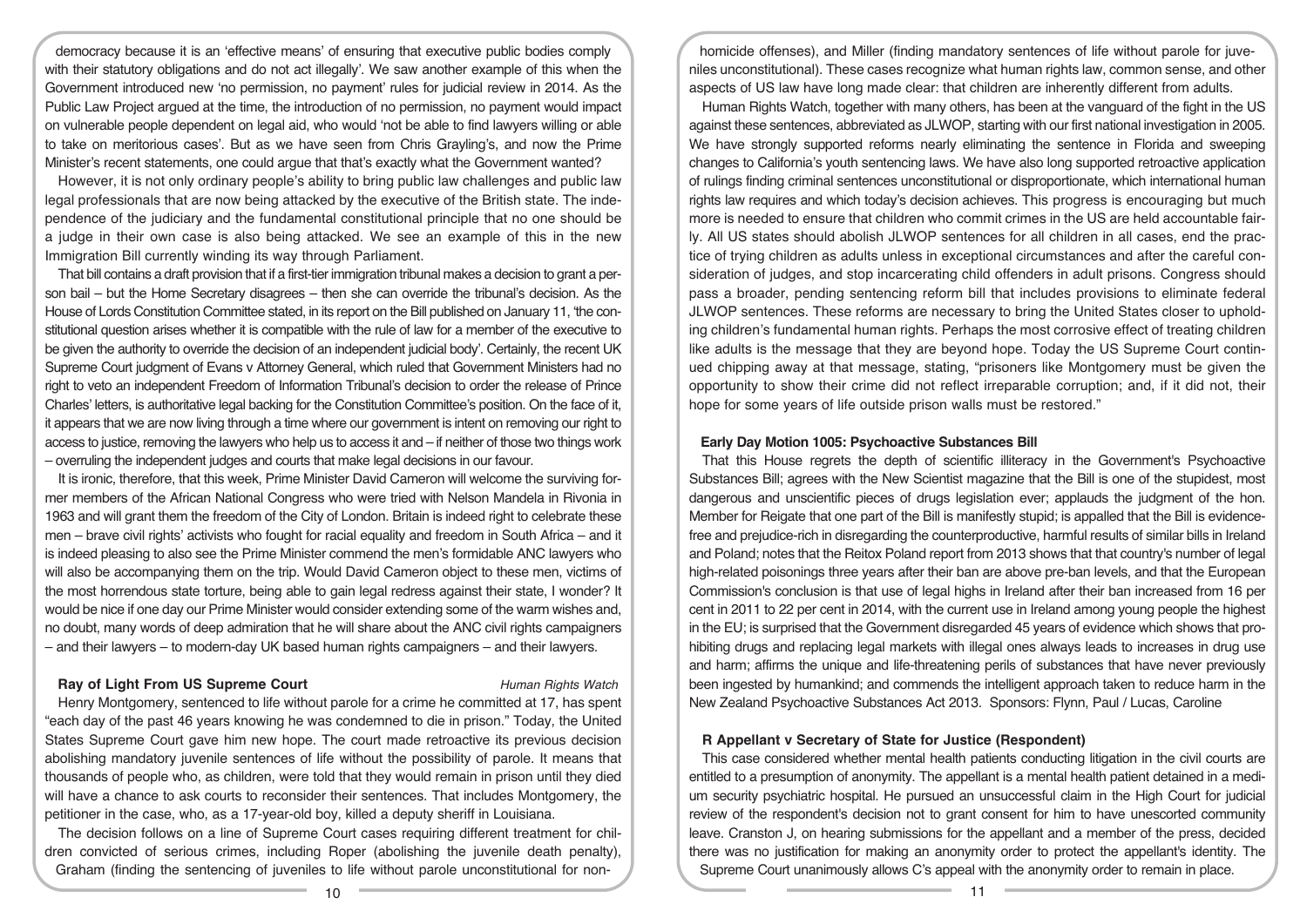## **'Hi 911, We're wo Dumb Asses and We're Cold'**

Hilarious conversation with US police department's control room released. Two men high on cannabis called police to announce they were happy to be arrested because they were tired of being followed by plain clothes officers. A stunned dispatcher - who was aware there was no one on their tail - patiently took their details. The pair were travelling from Las Vegas to Bozeman, Montana in the US with 20lbs of marijuana, when the drug caused them to turn themselves in unnecessarily. Leland Ayala-Doliente, 22, and Holland Sward, 23 were later sentenced for drug trafficking. At one stage Ayala-Doliente even tried to hurry up the arrival of law enforcement saying: "It's getting cold out here man. I just want to get warm and just get on with this whole thing so…" When asked if they had any weapons on them he replies: "Nope we don't have any of that stuff with us. Just a bunch of snacks and stuff." The incident happened in Rexberg, Idaho, and came to light after being reported by EastIdahoNews.com.

## **Early Day Motion 1005: Psychoactive Substances Bill**

That this House regrets the depth of scientific illiteracy in the Government's Psychoactive Substances Bill; agrees with the New Scientist magazine that the Bill is one of the stupidest, most dangerous and unscientific pieces of drugs legislation ever; applauds the judgment of the hon. Member for Reigate that one part of the Bill is manifestly stupid; is appalled that the Bill is evidencefree and prejudice-rich in disregarding the counterproductive, harmful results of similar bills in Ireland and Poland; notes that the Reitox Poland report from 2013 shows that that country's number of legal high-related poisonings three years after their ban are above pre-ban levels, and that the European Commission's conclusion is that use of legal highs in Ireland after their ban increased from 16 per cent in 2011 to 22 per cent in 2014, with the current use in Ireland among young people the highest in the EU; is surprised that the Government disregarded 45 years of evidence which shows that prohibiting drugs and replacing legal markets with illegal ones always leads to increases in drug use and harm; affirms the unique and life-threatening perils of substances that have never previously been ingested by humankind; and commends the intelligent approach taken to reduce harm in the New Zealand Psychoactive Substances Act 2013. Sponsors: Flynn, Paul / Lucas, Caroline

## **Funding to Help More Women Turn Away From Crime**

Greater Manchester, Brighton, Norfolk, Surrey have together been awarded almost £200,000 to help more women in their communities address the underlying issues which left unchecked may lead to them becoming involved in crime, or even ultimately end up in prison. There are currently around 4000 women in prison. Women are much more likely to serve short sentences, have committed acquisitive rather than violent crimes, have dependent children and commit acts of self-harm in prison. Many women at risk of offending have complex needs – they may have faced abuse in the past, have drug or alcohol issues, face serious mental or physical health problems, or be struggling to find a home or a job.

Minister for Women, Equalities and Family Justice, Caroline Dinenage, said: "I am determined to see fewer women falling into crime and even ending up in prison because they aren't getting the right kind of support to address any underlying issues. I am delighted that we will be working closely with the communities of Greater Manchester, Brighton, Norfolk and Surrey to develop new strategies to support women and get them off a pathway into crime at an earlier stage. Not only will this funding change the lives of more women and their families and give them a second chance to realise their potential, it will also cut crime and make our streets safer."

The money will be used in these communities to put structures in place to assess and address the needs of these women at an early stage and provide the kind of wraparound support that can make all the difference in diverting them from crime. The 4 areas will develop their own unique strategies which are best targeted to address the needs of women in their areas, working across local public and third sector organisations. The lessons learned from the approaches taken in these areas will be used to help other local areas around the country develop similar approaches to reduce the number of women offending and reoffending.

16 applications were judged and Greater Manchester, Brighton, Norfolk and Surrey won a total of £191,752 funding from the Government Equalities Office. A further £10,000 was awarded to Wales to conduct research into the sentencing of female offenders in the area, to support further work to look at alternatives to custody where appropriate.

Women in prison: There are currently around 4000 women in prison – a small fraction when compared with the number of men. But there are some real differences between male and female offenders – we know women are twice as likely to: • twice as likely to report experiencing abuse in their childhood • two and a half times as likely to report needing help with mental health issues They are also much more likely to serve short sentences, have committed acquisitive rather than violent crimes, have dependent children and commit acts of self-harm in prison.

## **Offenders: Deportation**

Charlotte Leslie: To ask the Secretary of State for the Home Department, what provision is made for victims of crimes committed by foreign prisoners to access information about the progress of their deportation.

James Brokenshire: [Holding answer 26 January 2016]: A victim may contact the Home Office directly or make a request via their Victim Liaison Officer (VLO) for information on the progress of a foreign prisoner's deportation. The Home Office will inform the victim or their VLO on whether deportation is being pursued or has been enforced.

## **New Guidelines Say Armed Thieves Should Get Longest Sentences**

*Mark Tran, Guardian:* Thieves armed with guns or knives should get the longest jail terms under new sentencing guidelines for robberies designed to help courts sentence all types of offenders, from a street mugger to a gang guilty of a bank hold-up. The guidelines from the the Sentencing Council for England and Wales cover robberies in the street, in people's homes and on professional planned commercial raids. Judges are directed to take into account both physical injuries and psychological harm so that the full impact on victims is taken into account. Lord Justice Treacy, chairman of the sentencing council, said: "Through these guidelines, we want to reflect the public's concerns about crime involving guns and knives, so we are emphasising that those robbers who use such weapons to commit offences will face the longest sentences. We also aim to ensure that the impact on victims is properly taken into account – robbery is not just about losing property. Victims can be seriously injured or traumatised."

The guidelines do not alter the law, but by setting out suggested ranges for offences they ensure greater consistency across the courts and reflect shifts in public perceptions of crime. They differ from previous guidelines in that they include detailed guidance on robberies in homes or professionally planned commercial robberies. The council stresses the distinction between robbery and theft, which always involves the use of threat of force. Theft means taking someone's property but does not involve the use or threat of force. Burglary means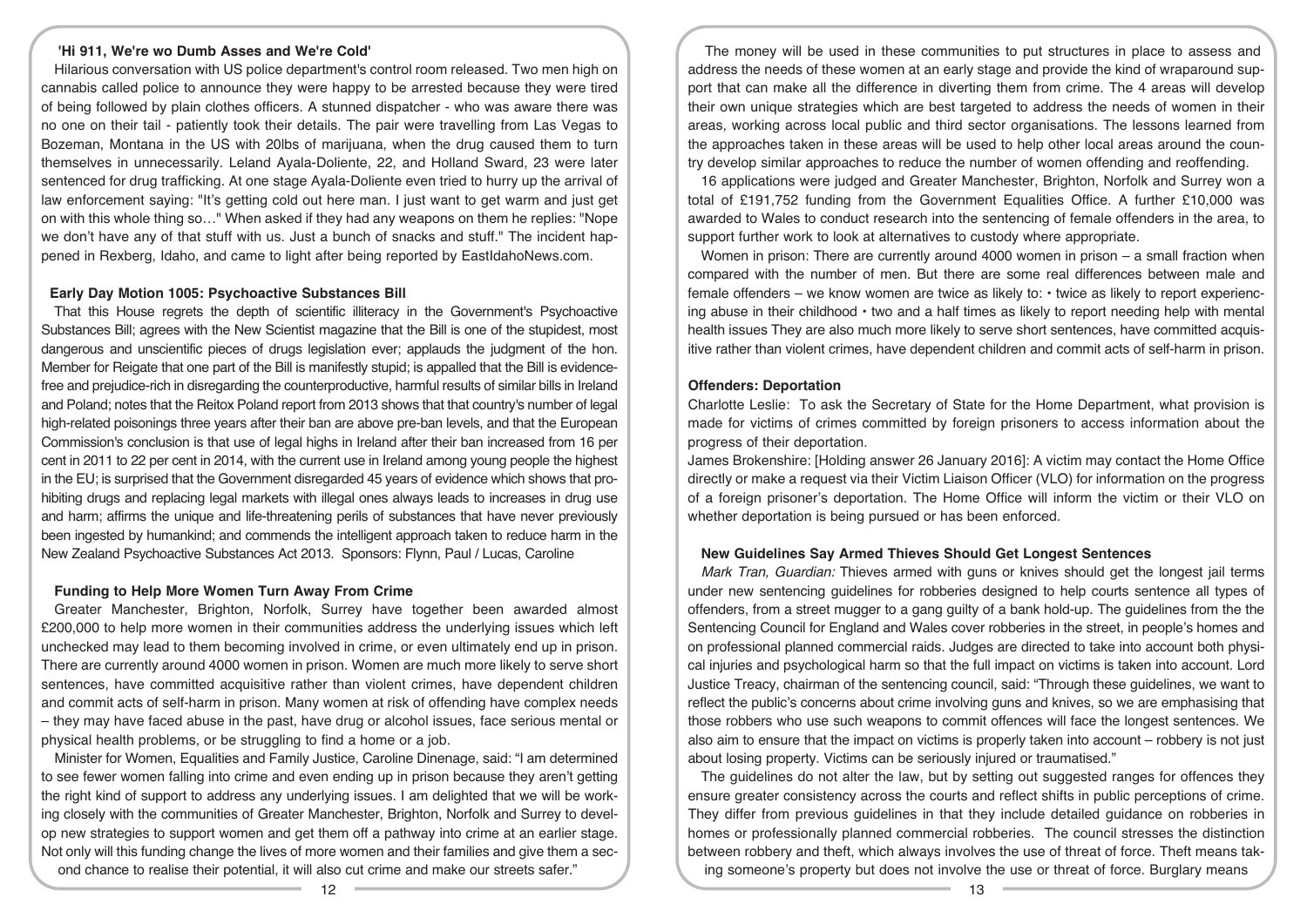illegally entering a property in order to steal property from it, such as the men recently convicted of the Hatton Garden Safety Deposit burglary.

For street robberies involving a gun or knife and which result in serious physical or psychological harm, the starting point for sentencing will be eight years. Aggravating or mitigating factors allows the court to adjust the sentence accordingly within a range of seven to 12 years. For armed robberies targeting homes, the starting point will be 13 years within a range of 10-16 years. In the case of robberies on commercial premises involving the use of weapons and the infliction of serious harm, the sentence range is 12-20 years with a starting point of 16 years. The guidelines, which apply to adult offenders only, will come into effect in England and Wales from 1 April 2016.

Under existing guidance, use of a weapon does not automatically mean offenders are put in the top category of seriousness. The council said that while it had not set out to increase sentence levels, the guidelines reflect increases that have occurred over recent years. The approach also reflects society's concerns about the problems of robberies involving knives and guns, it added. Earlier this month, quarterly crime figures published by the Office for National Statistics showed that the number of homicides in England and Wales rose by 71 to 574 in the 12 months to September 2015 – an increase of 14% fuelled by rises in knife and gun crime. The policerecorded crime figures include a 9% rise in knife crime and a 4% rise in gun crime, which are thought to reflect a rise in gang violence largely in London and Manchester. The rise in gun crime is the first recorded for eight years and includes a 10% rise in London.

#### **Jury Finds Multiple Failures Contributed to Death of Callum Brown at HMP Highpoint**

Callum was a 25 year old young man with two children. He had a history of mental health problems. Whilst in HMP Highpoint, he was placed under suicide and self harm management programme after he told a prison psychologist of an attempt to take his own life while at HMP Highpoint in October 2012. Three days later he was deemed no longer at risk of suicide. He was then referred for a mental health assessment and was seen by a mental health nurse and prescribed anti-depressants. However when his nurse left the prison in November 2012, he had no further contact with mental health professionals. Up until his death, Callum tried desperately to make an appointment with mental health team. When he was found hanging in his cell by another prisoner on 8 April 2013 an application form for a mental health appointment was found. However no appointment had been arranged. The jury found that Callum received no notification of any mental health appointments after his contact with his mental health nurse ceased in November 2012 and that this has contributed to his death. They also found that his anti depressant medication was not monitored after this death.

The jury also recorded the following: "Whether through possible failings in the appointment notification process, decisions that Callum may have taken not to attend an appointment or for any other reason that might have resulted in the lack of face to face mental healthcare contact, we find it more likely than not that the lack of face to face mental healthcare contact after 22 November 2012 contributed more than minimally, negligibly or trivially to the death"

Callum's mother Helen Carey said: Callum was a loving young man. He was helpful and brought joy to the lives of his family and friends. He is sadly missed by many, particularly his children. Since I learnt of his death, I knew that there was something wrong and have always felt strongly that his death was avoidable. The jury's findings that failings in mental health services contributed to his death reflects what I believe went wrong. I am grateful to the jury and would like to thank them for being so engaged. It means a lot to me. I would also like to thank INQUEST who have supported me from the beginning and also my legal team for all their hard work. "

Sara Lomri, family solicitor said: "Callum's inquest heard evidence of individual and systemic failings surrounding his death, particularly in mental health care. The jury concluded that failings in that care contributed to his tragic death. Sadly, I am representing the families of numerous young men who died at HMP Highpoint in 2013 and 2014. The evidence seen by the families indicates that although repeated assurances were made regarding improvements in mental health services and suicide prevention plans over that period, failings arose time and again, which are linked to the deaths. Helen has been heart broken to learn that although the prison service, Norfolk and Suffolk Foundation Trust and Care UK all said that lessons were learnt after Callum's death, there were subsequent deaths of other vulnerable young men at HMP Highpoint involving failings mental health and suicide prevention failings. Together with INQUEST, the legal team will be looking carefully at how systems at HMP Highpoint have been developed over the past three years and address HM Coroner as to how deaths might be avoided in the future."

Deborah Coles, Co-Director of INQUEST said: "Callum did not slip through the net. He was asking for help and was not given it. He was clearly vulnerable and desperate to speak to someone face to face about the problems he was facing. How many other people are sitting in their cells desperately crying out for help in prisons which are not equipped to deal with vulnerable people with mental health problems. The fact that 3 other men were found hanging in the same prison after Callum's death should alarm everybody whose job it is to make sure that our prisons are safe." INQUEST has been working with the family of Callum Brown since 2014. The family was represented by INQUEST Lawyers Group member Sara Lomri from Bindmans solicitors and Ruth Brander from Doughty Street Chambers.

**'We Wanted to Make the Police Accountable' Kate Thomas, Justice Gap** 

The eight women are all social and environmental campaigners deceived into the relationships as a result of their political activity. Kate Wilson, who had a two-year relationship with Mark Kennedy, describes the reasons why they took their cases to the courts. 'We had three main objectives,' she tells the Justice Gap. 'We wanted to make the police accountable for what they had done, to get answers and to make sure it never happened again to anyone else.' Throughout the legal action the police used a series of aggressive tactics to avoid scrutiny. In 2013, they applied to transfer proceedings from open court to the secretive Investigatory Powers Tribunal. When this failed, the police applied to the court to strike out the women's claim on the basis that they could 'neither confirm nor deny' the identity of undercover officers. The announcement of a public inquiry into undercover policing in 2014 – the Pitchford inquiry – forced the police to back down, stating that it was 'now not proportionate or appropriate for the claims to be struck out'.

In an unexpected turn of events in November 2015, the police agreed an out-of-court settlement with seven of the women. The settlement resulted in an extraordinary public apology in which the force acknowledged that undercover officers 'had entered into long-term intimate sexual relationships with women which were abusive, deceitful, manipulative and wrong'. 'The apology was a huge political victory,' says Wilson. 'When we started the case we never thought that we would see the Deputy Assistant Commissioner of the Metropolitan Police publicly apologising for violating our human rights.' 'It was an incredible retreat from the bullying position they had adopted up to that point,' Wilson continues. 'The clear admission by the police that these relationships should never have happened makes it much harder for them to carry out the abuse again. It also makes it easier for other affected women to bring claims in the future. When we first brought the case the lawyers didn't even know what torts to use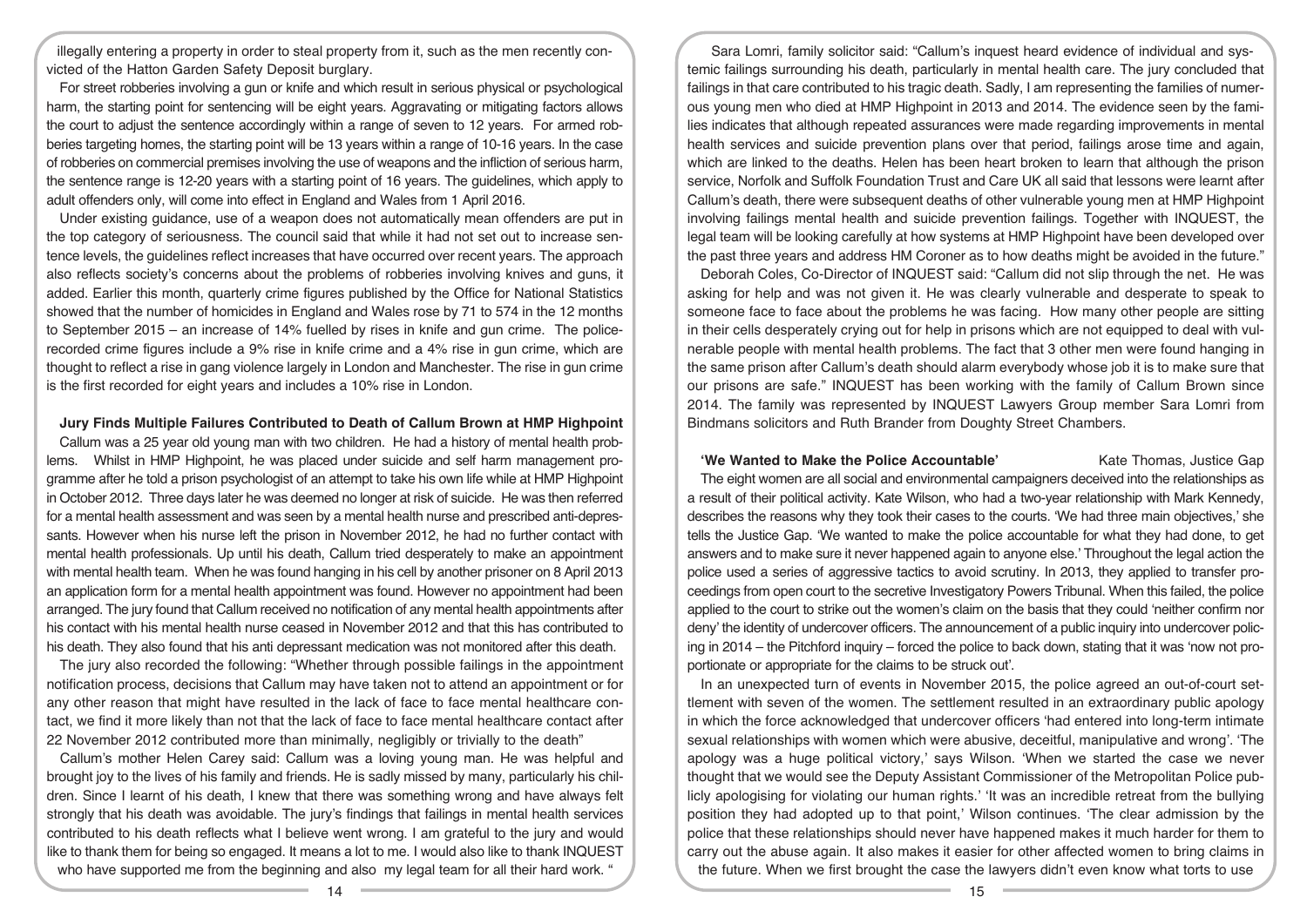and the psychologists didn't know how to start assessing the harm. Everyone said they had never seen anything like it before. Now these are known factors and hopefully the process will be easier for other claimants.'

Despite the apology – and more than four years after the claims had been issued – the police have failed to provide any documents evidencing the extent of the abuse. Wilson fought on to secure this disclosure. This month's hearing in the High Court was due to clarify the timetable for disclosure in her case. Having exhausted all other means to avoid scrutiny, it appears that the police decided that they had no other option but to prematurely end proceedings, withdraw their defence and ask for judgment to be entered against them. In an unprecedented move, the police went beyond the apology issued in November and accepted Wilson's case that the actions of Mark Kennedy were 'undertaken with the express or tacit knowledge of other police officers employed by [the Metropolitan Police]'. Supervising and managing officers knew that Mark Kennedy was 'abusing the power that he was given as an undercover police officer', and their failure to act on this knowledge was 'unlawful and in abuse of their own duties as supervisors and managers of [Mark Kennedy's] undercover activities'.

She argues that the failings of supervision and management claimed by the police also 'raise questions about their ability to provide evidence of all the abuses committed, even if they were willing to fully cooperate'. 'If there was a lack of adequate supervision, senior officers may not even be aware of the abuse committed by undercover officers,' she says. 'It is therefore imperative that the public inquiry publishes the cover names of the officers deployed in these political policing operations. This is essential to enable the people affected by the abuse to come forward and give evidence themselves.' The police are presently resisting calls for the publication of undercover officers' cover names as part of the Pitchford inquiry. They also continue to defend civil claims brought against them by other victims of undercover policing abuse and have failed to extend their apology to these individuals. It is clear that it will take significant public and political pressure to ensure that the inquiry results in the answers that the women are seeking. All eight woman are participating in the public inquiry in their ongoing fight for justice.

## **Deaths and Self-Harm in Prison Rise Sharply** *Owen Bowcott, Guardian*

The number of self-harm incidents, assaults on inmates and deaths in prison all rose sharply last year, according to figures released by the Ministry of Justice. There were a total of 257 prisoner deaths compared with 153 in 2006. Part of the rise is due to a steady increase in both suicides and killings behind bars; 89 of the deaths in 2015 were self-inflicted. Among those who died last year were two transgender prisoners, Vicky Thompson, 21, and Joanne Latham, 38, who were both found dead after being sent to men's prisons. In 2014, ministers promised to launch an urgent inquiry into prison suicides. A significant proportion of prison fatalities, however, were deaths due to natural causes among an ageing prison population. In 2006, 83 prisoners died of natural causes; last year natural causes accounted for 146 deaths. Eight people were killed in prison in the 12 months to December, a significant rise on the previous year's three. The number of assaults  $-18,874$  – jumped by 19% compared with 2014. There were 4,568 recorded assaults on prison staff in the year to September, up 30% year on year. In the same period there were 30,706 reported incidents of selfharm, up 24% on the previous year. Most of the extra incidents were among male inmates.

The MoJ bulletin points out that the overall increase in the prison population over the past 10 years accounts for much of the change, but the death rate per 1,000 inmates has also risen over the past decade. Around 40% of the prisoners who killed themselves in 2015 were on

remand at the time of their deaths, even though people on remand make up only 15% of the prison population at any one time. The latest figures drew condemnation from Labour and leading prison charities. Frances Crook, chief executive of the Howard League for Penal Reform, said: "No one should be so desperate whilst they are in the care of the state that they take their own life. The numbers hide the true extent of misery for prisoners and families – and for staff, who have been given the impossible task of keeping people safe in overcrowded prisons starved of resources. The question now for the Ministry of Justice is: what to do? This level of deaths, violence and anguish in prisons cannot continue to rise in a civilised society. We cannot go on cramming more people into jails without any thought for the consequences."

Deborah Coles, of Inquest, a charity that supports bereaved families, said: "The depressing reality of prison life is reflected in these appalling figures. Suicide, homicide and self-harm is an endemic problem that can only be addressed by a dramatic reduction in prison numbers. Every day Inquest hears harrowing stories from the families of those who have died. Time and again deaths occur that reveal failures in treatment and care and a lack of learning from previous deaths. Without fundamental change the deaths will continue."

The shadow justice secretary, Lord Falconer, said: "The government are in denial about the crisis in our prisons. The Tories have talked up a rehabilitation revolution since before they were in government, but on their watch, deaths and self-harm incidents have soared while serious assaults have more than doubled. It's shameful and utterly unacceptable that prison staff should have to face this level of threat in the workplace. Prisons will never be effective in challenging re-offending behaviour and protecting victims of crime while this shocking level of violence continues. Ministers must urgently address the safety of prison staff and tackle the growing crisis in our prisons."

Earlier this week, the shadow justice minister Andy Slaughter argued for the chief inspector of prisons role to be strengthened to improve safety. "We need a stronger, more independent inspectorate that is able to produce reports with total independence from the MoJ and to conduct more frequent and unannounced inspections," he told MPs. The prisons minister, Andrew Selous, said: "These figures illustrate the problems facing the prison service. Reform is badly needed. Tackling violence and drugs must be our first priority. That is why we are introducing new measures like better detection so we can help ensure prisons become places of decency, hope and rehabilitation. We are also investing £1.3bn over the next five years to transform the prison estate. Replacing old prisons with new will better support rehabilitation and design out the dark corners that facilitate bullying, drug-taking and violence." On the rise in self-harm cases, Selous added: "We take our duty to keep prisoners safe extremely seriously. On any given day prison staff provide crucial care to over 2,000 prisoners at risk of self-harming. However, we know that more needs to be done. That is why we have reviewed the case management system for prisoners at risk and as a result we will be taking steps to improve the support we provide." The Howard League and the Centre for Mental Health, supported by the Monument Trust, are working on a joint programme to prevent people from killing themselves in prison.

## **Michael Gove Statement to Parliament: Youth Custody Announcement**

As I assured the House on 11 January, the safety and welfare of all those in custody is vital. We treat the allegations of abuse directed towards young people at the Medway Secure Training Centre (STC), run by G4S, with the utmost seriousness. Kent Police and Medway Council's child protection team have launched an investigation which will determine whether there is any evidence to justify criminal proceedings. The Ministry of Justice (MOJ) and Youth Justice Board (YJB) will fully support and co-operate with their enquiries.